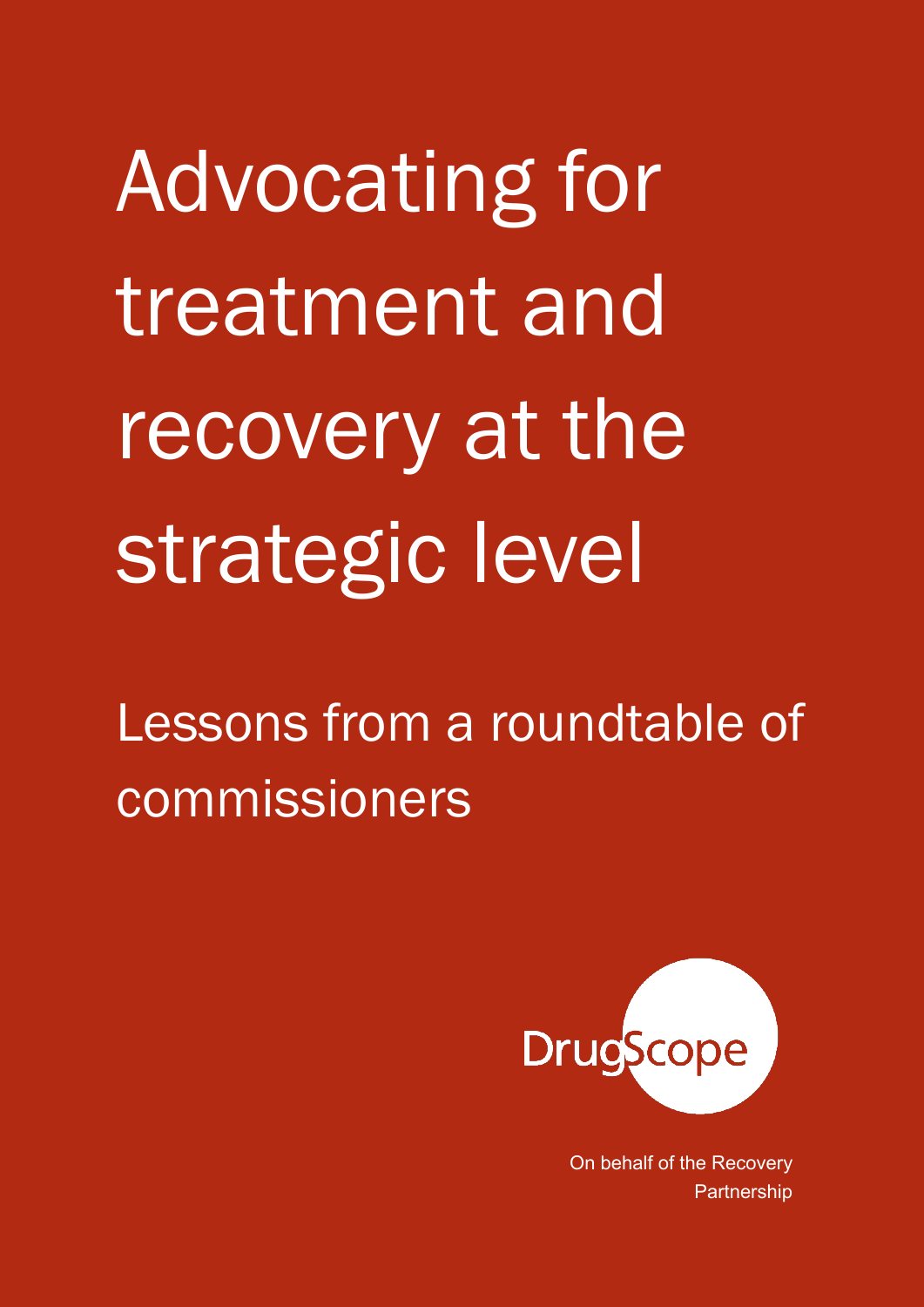## Introduction

The 2010 *Drug Strategy*<sup>1</sup> makes a commitment to support communities to "build networks of 'Recovery Champions' who will spread the message that recovery is worth aspiring to and help those starting their journey." It envisages the creation of 'Recovery Champions' in local areas, and this includes 'strategic recovery champions' – people in strategic positions, such as Directors of Public Health (DPH) and substance misuse commissioners, to promote systems which are both evidence based and 'recovery oriented'.

This briefing is part of a programme of work conducted by DrugScope on behalf of the Recovery Partnership, which considers the challenges and opportunities associated with advocating for treatment and recovery at the strategic level, seeks to share good practice and offers support to those occupying strategic positions in the drug and alcohol sector.

It brings together the findings from the initial part of the project, which include telephone discussions with commissioners and a roundtable event held in March 2015, attended by drug and alcohol commissioners from around England. In addition to acknowledging the challenges that substance misuse commissioners face, it also includes some suggestions of how commissioners might make the case for substance misuse treatment at a time of budgetary constraints and competing public health and social priorities.

It considers the challenges that drug and alcohol commissioners face in making the case for engagement with and investment in the sector, challenges which may include budgetary constraints at a time of austerity, the existence of competing priorities in public health, and the difficulties associated with building and sustaining effective partnerships. However, roundtable participants shared many examples of good practice in attempts to overcome these challenges, and these represent the focus of this paper. Case studies, developed with commissioners from Lancashire and Sutton, offer two examples of how this has been achieved in practice. The paper concludes with recommendations for drug and alcohol

<sup>1</sup> Home Office (2010) *Drug Strategy 2010: Reducing demand, restricting supply, building recovery.* Accessed online at https://www.gov.uk/government/uploads/system/uploads/attachment\_data/file/118336/drug-strategy-2010.pdf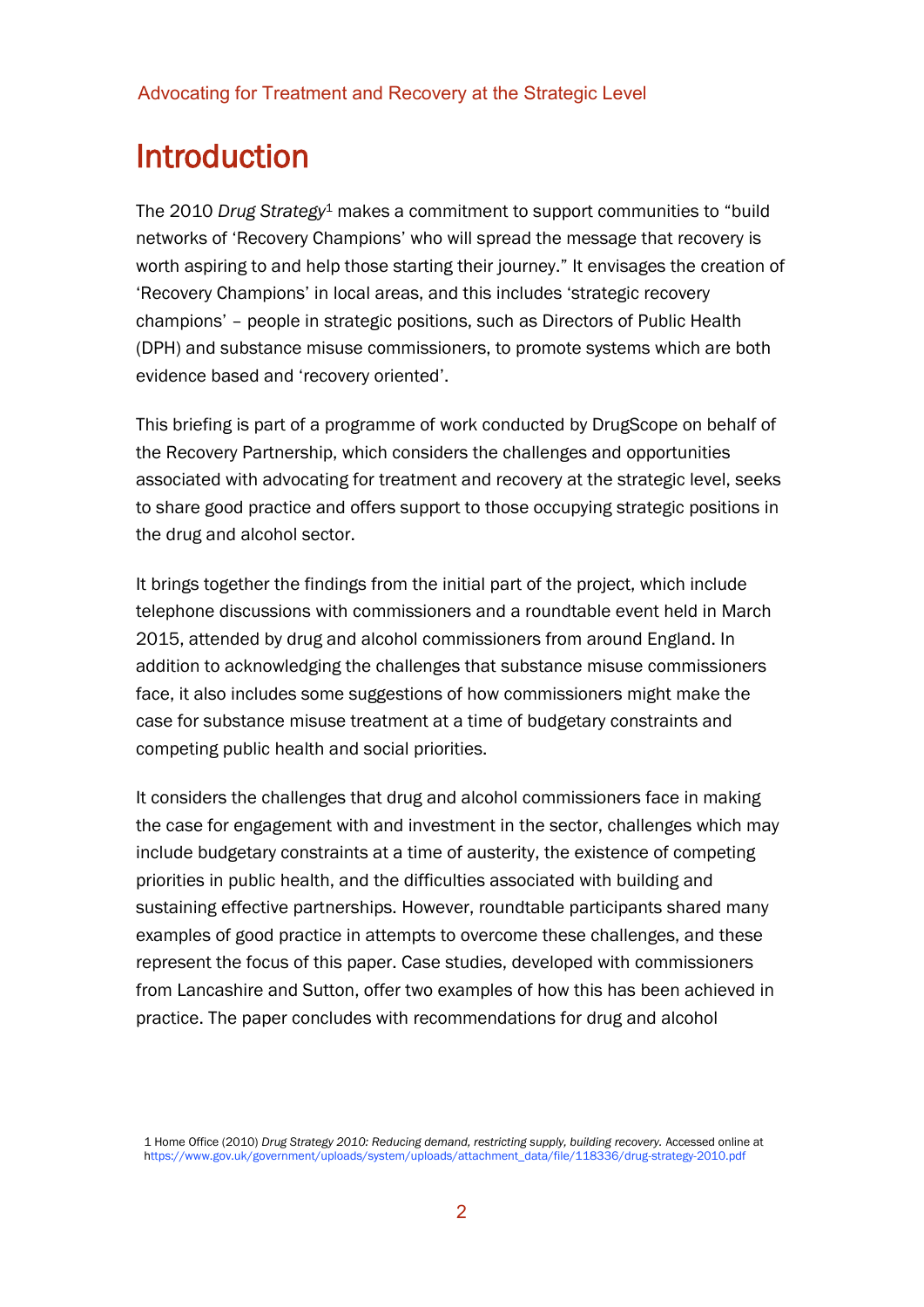commissioners looking to make the case for the sector at the strategic level, and signposting to resources which may be useful to this end.

## **Context**

There was a recognition among the participants at the roundtable that the drug and alcohol commissioning landscape is changing. Not only has there been greater integration of drug services with alcohol services, but the *Review of drug and alcohol commissioning*<sup>2</sup> conducted by Public Health England (PHE) and the Association of Directors of Public Health (ADPH) indicates that many local areas are exploring greater integration of substance misuse services with related fields, such as housing, criminal justice, and mental health. This shift brings with it opportunities for commissioners – to build new partnerships in ways which address local need, for instance, and to offer better joined-up support for people with multiple and complex needs.

### Building partnerships

However, the current commissioning environment also presents a number of challenges for those advocating for treatment and recovery in strategic roles. While the nature and degree of partnership work was characterised by considerable variation, many roundtable participants reported that building effective partnerships can be extremely challenging. In a context of budgetary constraints across the public sector, limited resources and competing priorities, it was put forward that potential partners do not always have the capacity to engage on a meaningful level with the substance misuse agenda. In addition, where investment in drug and alcohol services has been deprioritised at a local level, it was suggested that potential partners may be less likely to engage proactively with the sector, particularly given the risk of retrenchment at a time of financial challenge for public services.

Some commissioners present reported that GPs and pharmacies can be difficult to engage with, they have their own duties to fulfil and targets to meet, and substance misuse is not their primary concern. Others noted that Community Rehabilitation Companies (CRCs) and Police and Crime Commissioners (PCCs)

<sup>2</sup> Public Health England and the Association of Directors of Public Health. *Review of Public Health Commissioning*. Accessed online at <http://www.nta.nhs.uk/uploads/review-of-drug-and-alcohol-commissioning-2014.pdf>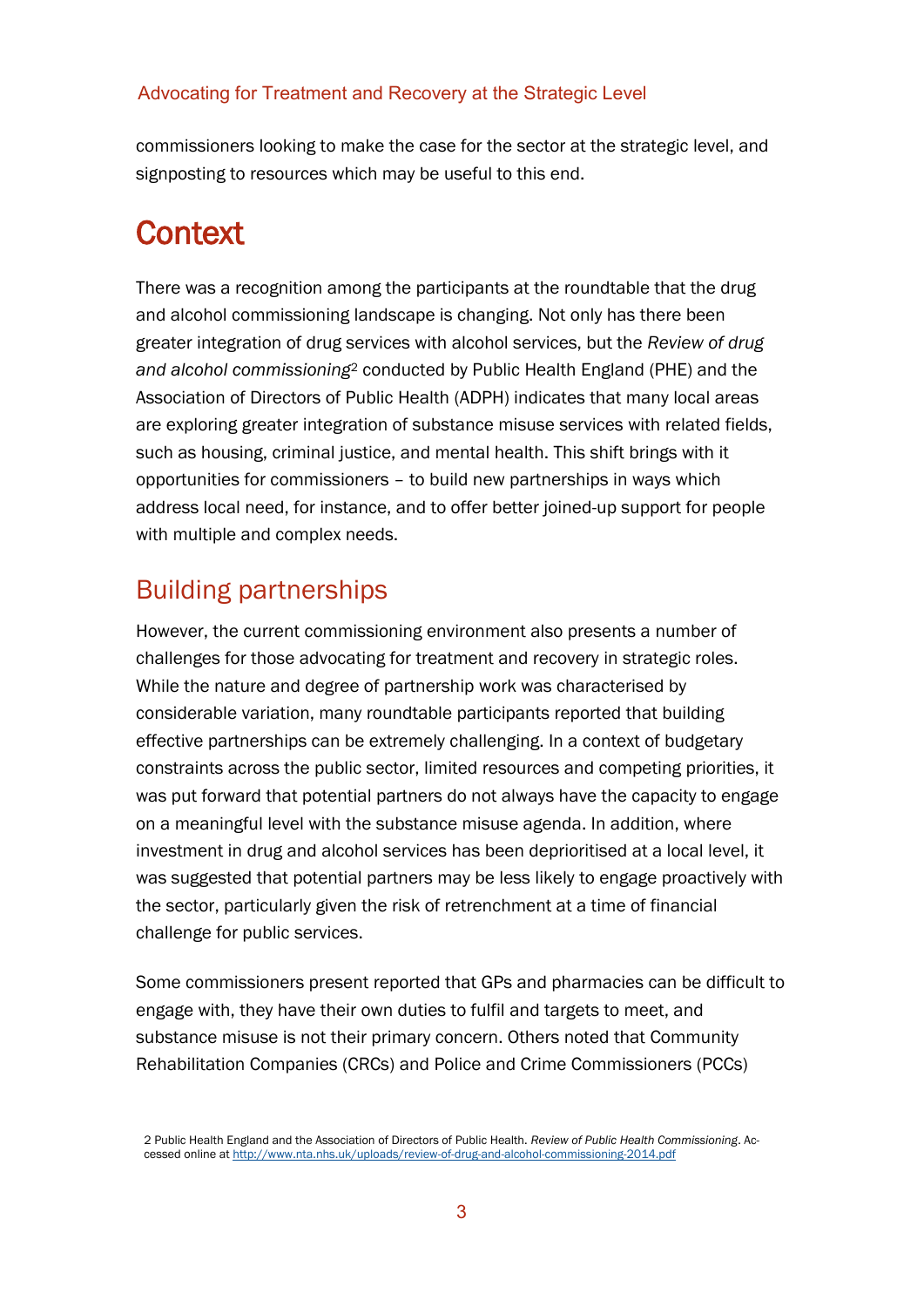consider substance misuse beyond their remit, and some expressed the concern that Clinical Commissioning Groups (CCGs) are not active participants or well engaged with the substance misuse agenda. However, other participants said that GPs, CCGs, and PCCs had been important sources of support for the substance misuse agenda in their own local areas, even providing funding for specific projects that meet these partners' agendas. One example cited was the provision of funding from a CCG to a substance misuse team, to work towards reducing alcohol related hospital admissions.

### Budgetary constraints and reduction in capacity

Respondents to the survey of commissioners conducted by PHE and ADPH reported that maintaining sustainable drug and alcohol services in the face of uncertainty surrounding future funding, including the potential impact of removing the ring-fence on the public health grant, represents a significant challenge.<sup>3</sup> DrugScope's *State of the Sector 2014-15* survey suggests that these concerns are shared by many service providers. 60 community services and 11 residential services reported a decrease in funding over the previous year, compared to only 17 and 11 reporting an increase respectively.<sup>4</sup>

According to the *State of the Sector 2014-2015* survey, 53% of respondents reported a reduction in front line staff, and 40% reported a reduction in back office staff and managers. Several participants at the roundtable reported that the drug and alcohol teams in their areas had also experienced significant capacity reductions, with one commissioner reporting that with the transition to public health in April 2013, their Drug and Alcohol Action Team (DAAT) decreased from 20 people to 2.5 people. Similar concerns surrounding the capacity of commissioning teams were also identified as a key challenge for commissioners in the PHE/ADPH survey. More recent research found that Directors of Public Health (DsPH) have also expressed concerns about the potential removal of the ringfence on the public health grant, and are experiencing difficulties in making the case for investment in public health more broadly.<sup>5</sup>

<sup>3</sup> Public Health England and the Association of Directors of Public Health. *Review of Public Health Commissioning*. Accessed online at <http://www.nta.nhs.uk/uploads/review-of-drug-and-alcohol-commissioning-2014.pdf> 4 DrugScope (2015) *State of the Sector 2014-15*. Accessed online at [http://www.drugscope.org.uk/Resources/](http://www.drugscope.org.uk/Resources/Drugscope/Documents/PDF/Policy/SoSFinal2015.pdf) [Drugscope/Documents/PDF/Policy/SoSFinal2015.pdf](http://www.drugscope.org.uk/Resources/Drugscope/Documents/PDF/Policy/SoSFinal2015.pdf)

<sup>5</sup> Willmott, M., Womack, J., Hollingworth, W. and Campbell, R. (2015) *Making the case for investment in public health: experiences of Directors of public Health in English local government.* Journal of Public Health. *Accessed online at [http://](http://jpubhealth.oxfordjournals.org/content/early/2015/03/15/pubmed.fdv035.short?rss=1) [jpubhealth.oxfordjournals.org/content/early/2015/03/15/pubmed.fdv035.short?rss=1](http://jpubhealth.oxfordjournals.org/content/early/2015/03/15/pubmed.fdv035.short?rss=1)*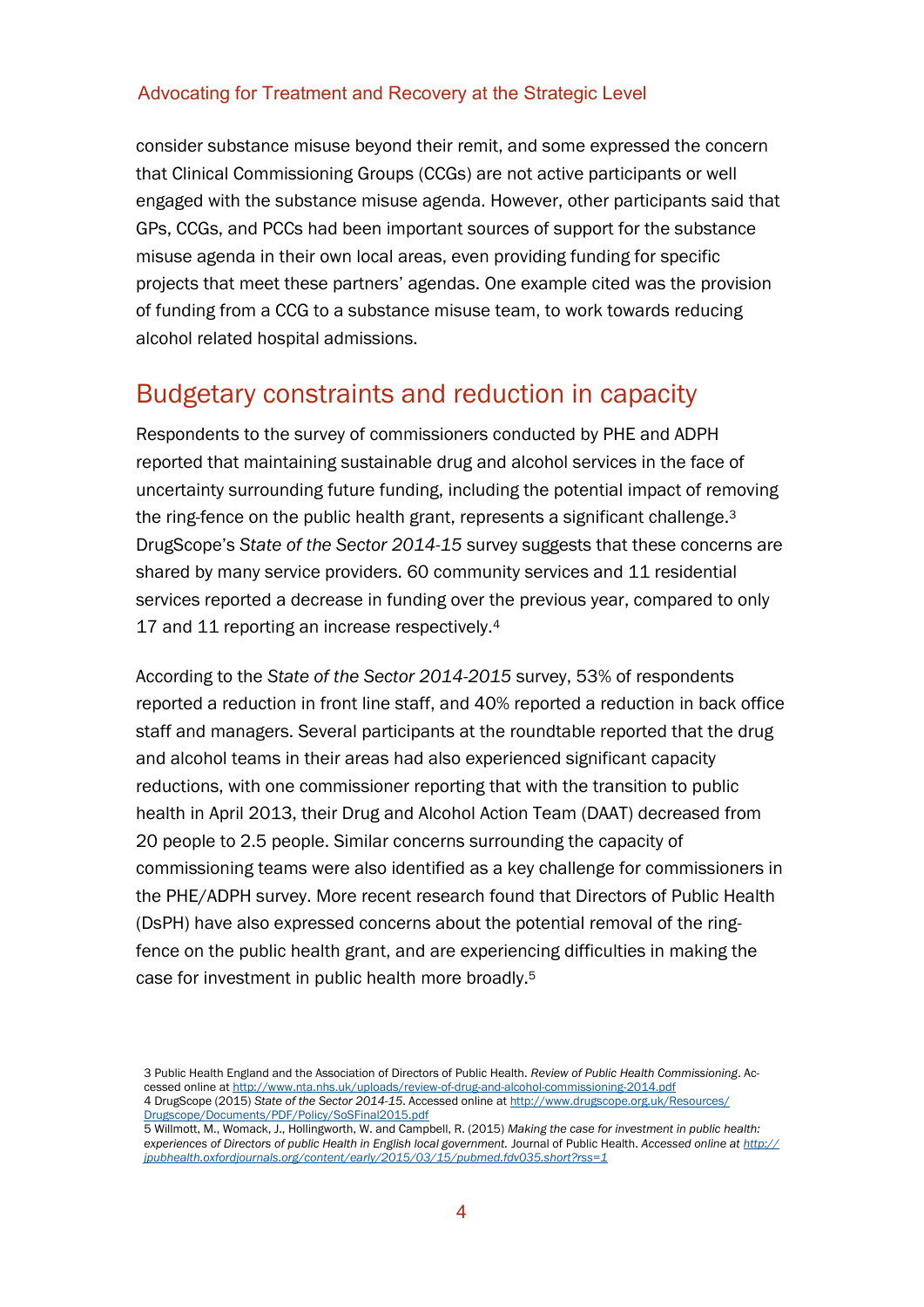### Competing priorities

Another key challenge communicated by many of the commissioners at the roundtable was making the case for substance misuse treatment and recovery within a context of multiple agendas in public health and related areas, such as obesity, smoking cessation, children and families, and community safety. While reducing harmful drinking and smoking cessation are listed among PHE's seven priorities for the next five years<sup>6</sup>, drug misuse and treatment does not feature in this list.

The inclusion of the new condition attached to the ring fenced public health grant for 2015-16, which states that local authorities should seek to improve the take up of and outcomes from drug and alcohol treatment services7, is welcome. So too is the inclusion of the drug treatment indicator as part of the Health Premium Incentive Scheme, to reward local authorities for health improvements in this area8, though the efficacy of both of these are untested Commissioners need to consider the many ways in which addressing drug and alcohol problems contributes to other public health priorities and outcomes. Developing creative approaches of this kind has the potential to deliver outcomes across the public health agenda while also reducing expenditure.

Many participants at the roundtable recognised valuable and innovative approaches to treatment and recovery that emerged in their local areas outside of traditional commissioning structures. For instance, commissioners referred to peer -led recovery groups which they felt were making an important contribution towards helping people to develop sustained recovery and engage with the wider community. While some commissioners reported that they have been able to support these projects, it was also noted that supporting non-traditional initiatives such as peer-led projects can involve taking calculated risks.

6 Public Health England (2014) *From evidence into action: opportunities to protect and improve the nation's health.*  Accessed online at [https://www.gov.uk/government/uploads/system/uploads/attachment\\_data/file/366852/](https://www.gov.uk/government/uploads/system/uploads/attachment_data/file/366852/PHE_Priorities.pdf) [PHE\\_Priorities.pdf](https://www.gov.uk/government/uploads/system/uploads/attachment_data/file/366852/PHE_Priorities.pdf)

7 Department of Health (2014) *Local Authority Circular 17th December 2014*. Accessed online at https://www.gov.uk/ government/uploads/system/uploads/attachment\_data/

file/388172final\_PH\_grant\_determination\_and\_conditions\_2015\_16.pdf

8. Department of Health and Public Health England (2015) *Health Premium Incentive Scheme. Response to Technical Consultation.* Accessed online at *https://www.gov.uk/government/uploads/system/uploads/attachment\_data/ file/410815/health-premium-respons.pdf*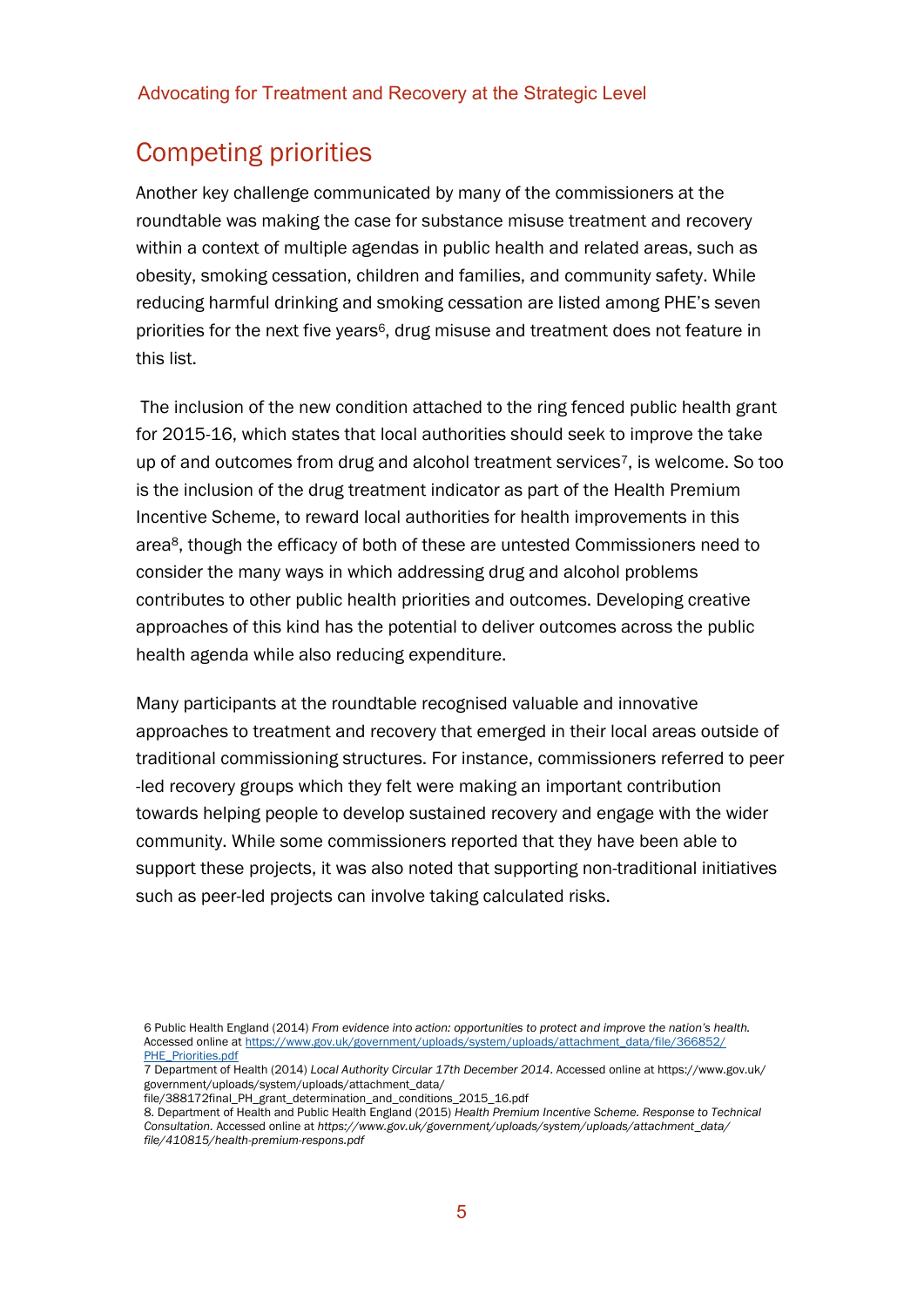Encouragingly, participants at the roundtable shared many examples of ways in which they have worked strategically to address these issues, and in doing so continue to make the case for drug and alcohol treatment and recovery effectively within a challenging context.

## Making recovery visible

With less political focus on substance misuse, commissioners highlighted the importance of making recovery visible to others in strategic positions, including Directors of Public Health and Police and Crime Commissioners, in order to

## Case Study: Engaging strategic recovery champions in **Lancashire**

Over recent years, commissioning in Lancashire has seen the growth of recovery orientated treatment provision, the development and growth of an independent and visible recovery community and the development of a new recovery infrastructure organisation. This approach has been driven by a strategic view that recovery cannot be commissioned, but those occupying strategic positions can commission the space for recovery to develop and grow into an independent, sustainable and diverse community; recovery is not something treatment services do to people, it is what people do for themselves.

The visible recovery community is built in part on the success of the Lancashire User Forum (LUF). The LUF is one of the biggest recovery forums in the country, meeting both on a locality basis (North, East and Central Lancashire) but also on a county basis, and this has developed into a mini conference every two months. Emerging out of the LUF and the Recovery Infrastructure Organisation (RIO), delivered by Red Rose Recovery, are a number of volunteer activities such as 'flash' community clean ups. Commissioners have also created a 'building recovery in communities' (BRIC) fund which is managed by the recovery community itself, and has been used to fund events, new groups including family forums, social enterprises, and sporting activities.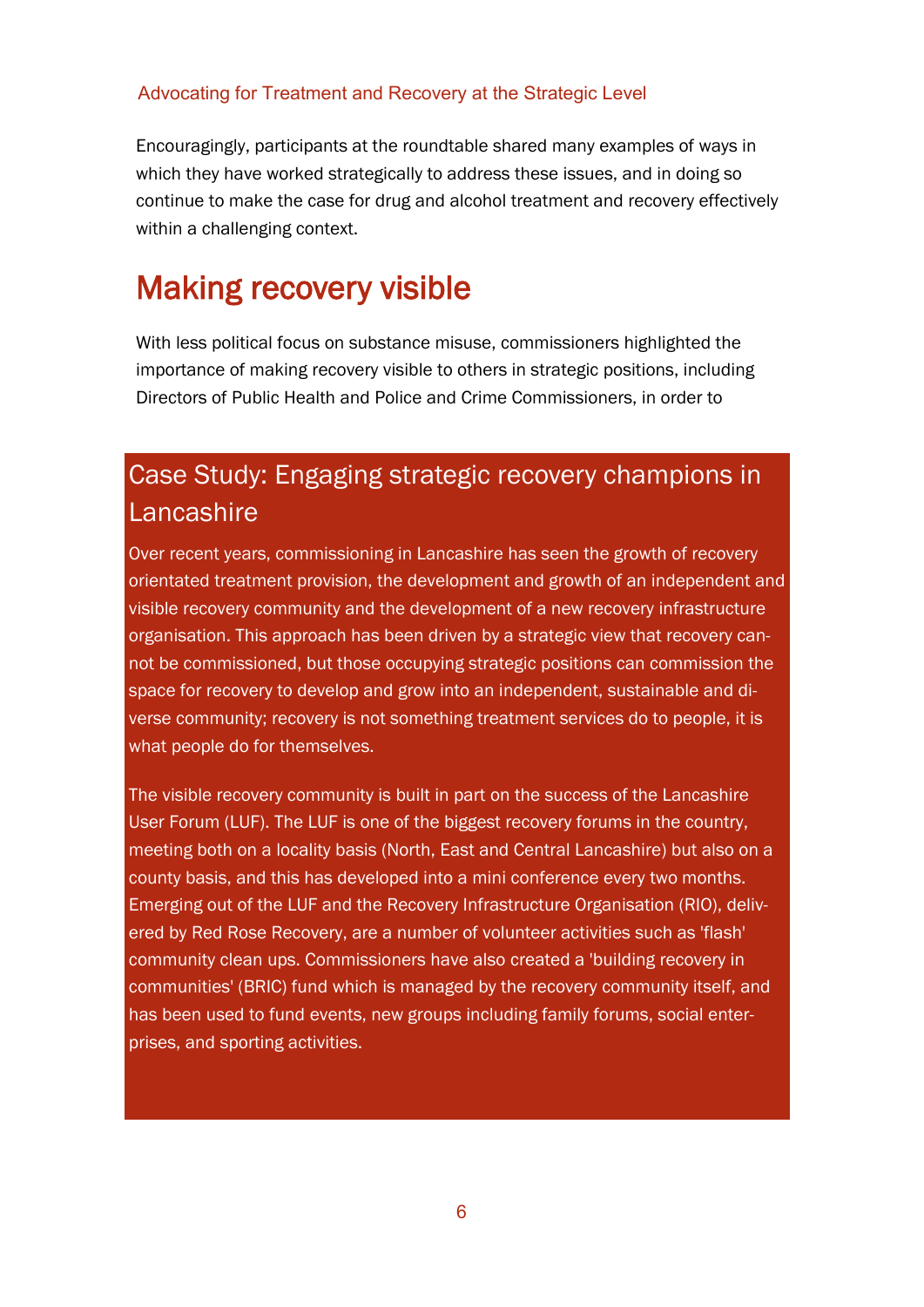The reality of asset-based commissioning has proved attractive and has been crucial in enabling the development of strategic recovery champions. The Director for Public Health in Lancashire gave up a day of his schedule in 2014 to do a 'deep dive' into treatment and recovery, to witness first-hand the reality of recovery oriented treatment, the role of peer mentors and the achievements of the broader recovery community, including social enterprises.

Attention from other national figures has included the PHE Recovery Lead, Chief Executive of PHE Duncan Selbie, Members of Parliament, the Minister for Public Health, the head of Civil Service and Lancashire County Council's Chief Executive, and this attention has significantly increased 'buy in' at the strategic level.

This positive attention has been beneficial for all involved, particularly the recovery community itself which has had its identity and achievements affirmed.

*For further information, please contact jameschris.lee@lancashire.gov.uk*

generate support for and investment in the work of the sector. It was emphasised that data on treatment penetration and outcomes is an indispensable means through which to demonstrate the value of the drug and alcohol system, but that it is also important to expose others in strategic positions to the value of recovery more broadly. While this may be more difficult to quantify, it was suggested that physically showing these individuals the work that drug and alcohol services and recovery communities do can be an effective means through which to get them on board with the treatment and recovery agenda.

Despite the frustrations that some commissioners had experienced in their attempts to sustain existing strategic partnerships and build new ones, several roundtable participants emphasised the value of continued efforts in this area.

# Supporting other agendas

A widely expressed view at the roundtable was that a crucial aspect of making the strategic case for drug and alcohol treatment and recovery is to show that addressing substance misuse helps to deliver on other agendas which are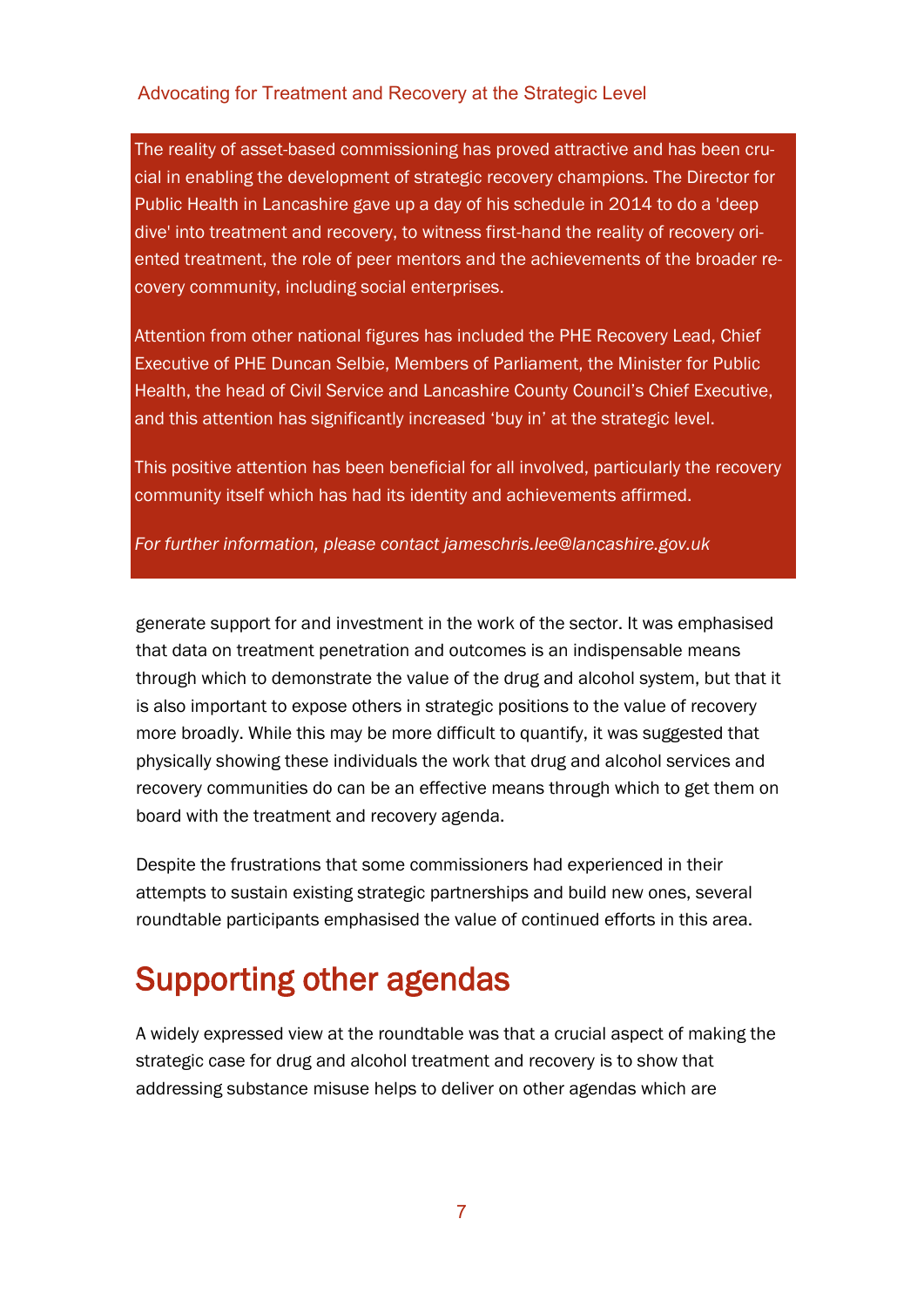## Case Study: The Accident and Emergency (A & E) pilot at St Helier Hospital, Sutton: A change to the norm.

Sutton drug and alcohol commissioners have developed a pilot which aims to give drug and alcohol workers access to patients in A & E departments, ensure all patients entering A & E with drug and alcohol related needs are seen by a professional, and reduce drug and alcohol related re-entry to A & E. The key criteria for this pilot was that all key stakeholders would be on board and would be passionate about its success.

Initially commissioners met with the Urgent Care Board to ascertain the level of buy in, and met a motivated team of staff, from the ambulance team to the head of urgent care. Commissioners met with A & E staff regularly and, due to the interest in the plan from the first consultant for A & E, more consultants as well as frontline staff and administrative staff joined the meetings to give their views. The commissioners were clear that they wanted all members of the A & E team on board as they all play a crucial role in the patient pathway. The administration manager and her team provided important support in the production of statistics that could be measured against the next year, and the final Project Initiation Document (PID) was produced.

Setting this up was more complex than just attending meetings and writing a PID. Ensuring that everyone remained motivated and saw the worth of the project involved several steps:

- Arranging intervention and brief advice training for all local providers
- Negotiating funding for emergency sickness cover for A & E
- Regularly meeting with all of the team at their chosen venue
- Agreeing alterations up to the date of commencement and convening regular meetings to ensure change was continuous
- Paying consultants to attend meetings so they can cover their absence
- Organising further training to include novel psychoactive substances (NPS), chemsex, men who have sex with men (MSM), blood borne viruses (BBV), HIV, hepatitis C, and harm reduction so that all staff have a chance to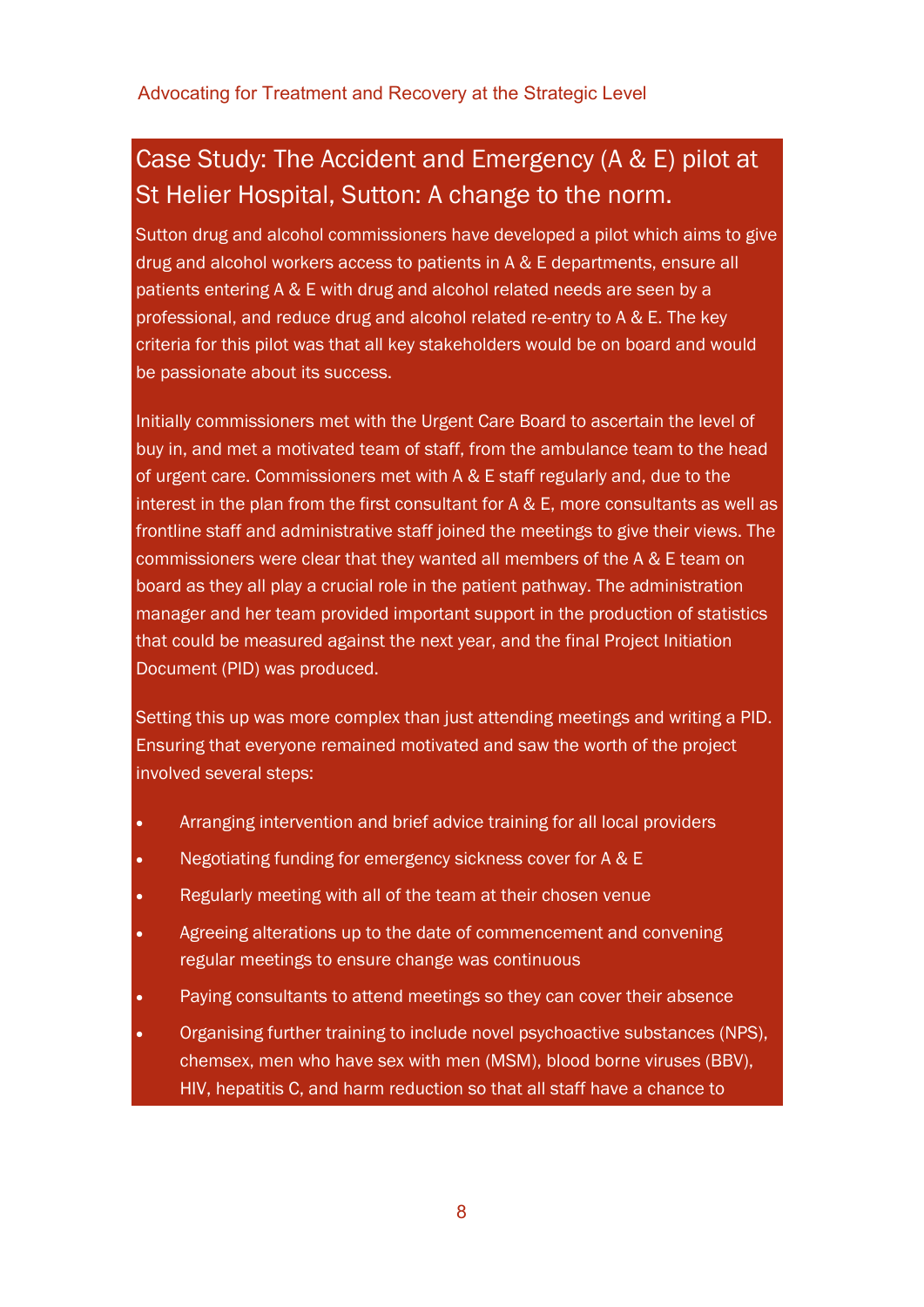engage in effective training which was Continuing Professional Development (CPD) certified

**Extending the pilot to include a ward liaison post, so that those clients who** are admitted to the wards from A & E receive the same service as those in A & E.

The project is still subject to evaluation. Whether or not it generates a decrease in the amount of re-entry to A & E, the pilot will at least ensure that everyone who enters A & E with drug or alcohol related needs will be seen by a professional at the most likely time for them to engage – no one will enter A & E and not be followed up, and no one will be admitted to the wards at St. Helier and not seen by a senior clinician, assessed, followed through and kept engaged within services.

In the experience of the commissioner leading the pilot, the most relevant points for any commissioner or service engaging with external stakeholders are:

- Work closely with external stakeholders on projects which will affect them is essential
- Be proactive: go to meetings and talk to the people you need to engage (some people will get on board because of their belief in you as an individual, as much as their belief in the role)
- Always consider advice provided and re-write documents as many times as needed to get them right
- Work with the service professionals
- Keep working with the team to ensure the idea continues to develop
- Work the occasional weekend to help engage with the work of the team
- Show appreciation towards the other key stakeholders for their work on your project.

*For further information, please contact rebecca.hayden@sutton.gov.uk*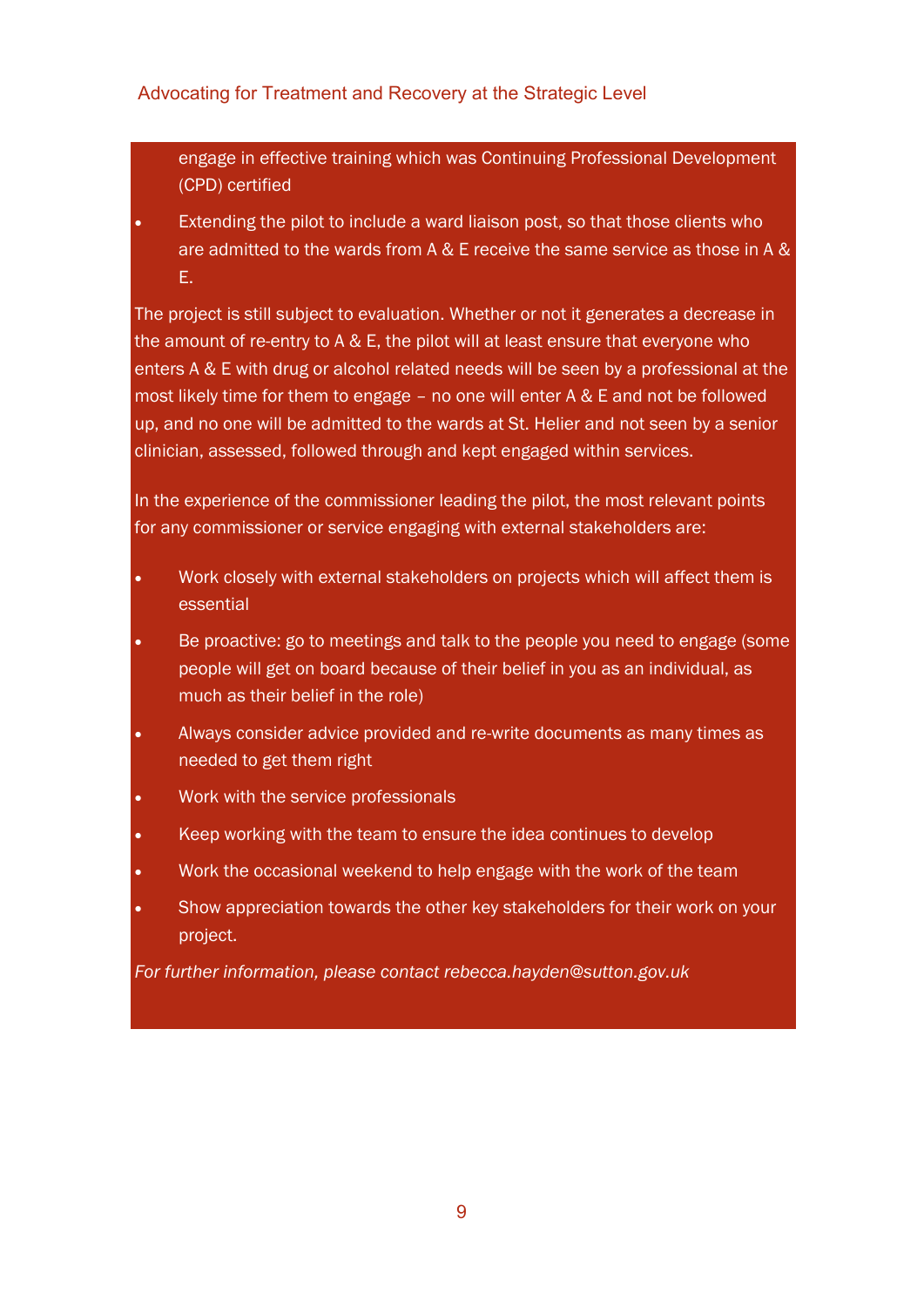considered to be local or national priorities. It was suggested that this is particularly important in attempts to build or sustain partnerships at a time when most potential partners are working with limited resources.

Commissioners suggested that in order to do this, they had attended meetings held by potential partners, some of which were not directly relevant to their own work (GPs meetings, for instance). These meetings could function as a platform from which to advocate for treatment and recovery, and to convince potential partners that engaging with the substance misuse agenda could help them to meet their own agendas.

## Making the 'value for money' case

Participants at the roundtable emphasised the need to demonstrate the value for money of drug and alcohol interventions when making the case for treatment and recovery. PHE suggest that focusing on social return on investment (SROI) can help local authorities to make informed decisions about public spending, and that it is crucial the substance misuse sector shows local decision makers where investment in the sector contributes to public health, social care, and community safety outcomes.<sup>9</sup> In order to conduct an SROI analysis, the relationship between the inputs (for instance financial investment or paid/volunteer work), outputs (including the number of people receiving and completing treatment), and outcomes (for example improved health and reduction in criminal activity) of drug and alcohol interventions must be illustrated. The outcomes must also be evidenced and given a value so that the SROI may be calculated.<sup>10</sup>

It was also highlighted that the drug and alcohol sector has been extremely successful in the past in demonstrating value for money, particularly with regard to HIV/AIDS and reducing rates of acquisitive crime. Some commissioners emphasised that these kind of cost-benefit arguments can be given new focus and force where information and communication resources spell out the health, social, and economic costs of disinvestment. Commissioners wishing to present the bigger picture on treatment and recovery and caution against the risks of

10 More information on calculating SROI can be found in the PHE guide, which can be accessed at this link: [http://](http://www.nta.nhs.uk/uploads/a-guide-to-social-return-on-investment-for-alcohol-and-drug-treatment-commissioners.pdf) [www.nta.nhs.uk/uploads/a-guide-to-social-return-on-investment-for-alcohol-and-drug-treatment-commissioners.pdf](http://www.nta.nhs.uk/uploads/a-guide-to-social-return-on-investment-for-alcohol-and-drug-treatment-commissioners.pdf)

<sup>9</sup> Public Health England (2015) *A guide to social return on investment for alcohol and drug treatment commissioners.*  Accessed online at<http://www.nta.nhs.uk/publications.aspx>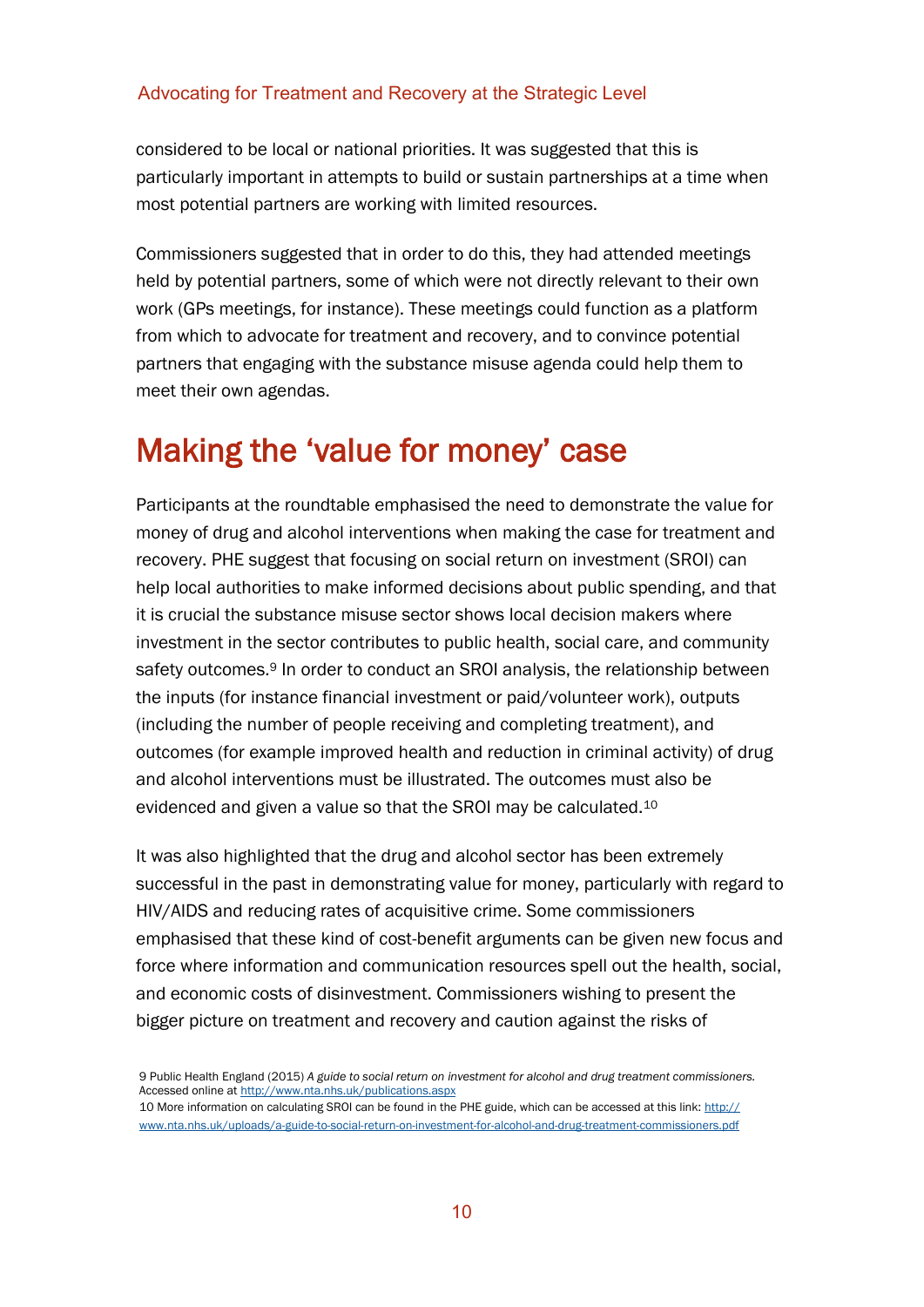disinvestment may find DrugScope's *Making the Case* guide<sup>11</sup> and PHE's *Local Value for Money and Cost Effectiveness tools*<sup>12</sup> useful.

## Conclusions and Recommendations

Drug and alcohol commissioners face a number of challenges in their attempts to maintain and increase investment in and engagement with the sector, including budgetary constraints, competing public health priorities, and difficulties around building effective partnerships. While the scale of this challenge should not be underestimated, encouragingly participants at the roundtable were able to share many examples of good practice and suggest ways in which these challenges might be addressed.

Key recommendations for commissioners looking to advocate for drug and alcohol treatment and recovery that emerged from the roundtable include:

- Make the impact of treatment and recovery visible by showing others in strategic roles promising services and initiatives. This might include councillors, the DPH, PHE representatives or individuals from related sectors, for instance PCCs.
- Demonstrate that drug and alcohol interventions can support other agendas and function as vehicles for the delivery of broader health and social outcomes – which might include reductions in criminal activity or alcohol related hospital admissions.
- Map out the variety of ways in which drug and alcohol services can deliver to public health, social inclusion, and criminal justice outcomes.
- In order to build partnerships, attend the meetings of potential partners (GPs, for instance) and utilise these meetings as a platform from which to make the case for the drug and alcohol sector.
- In order to sustain projects with external partners, work collaboratively with the relevant partners so they have a say in work that will affect them.

<sup>11</sup> DrugScope (2014) *Making the Case: A practical guide to promoting drug and alcohol treatment and recovery services locally.* Accessed online at [http://www.drugscope.org.uk/Resources/Drugscope/Documents/PDF/Policy/](http://www.drugscope.org.uk/Resources/Drugscope/Documents/PDF/Policy/MakingTheCase.pdf) [MakingTheCase.pdf](http://www.drugscope.org.uk/Resources/Drugscope/Documents/PDF/Policy/MakingTheCase.pdf)

<sup>12</sup> Public Health England (2014) *The Local Value for Money and Cost-Effectiveness Tools: Demonstrating the return on investment of drug treatment*. Accessed online at http://www.lho.org.uk/Download/Public/18361/1/140129%20London% 20K&I%20network%20-%20Virginia%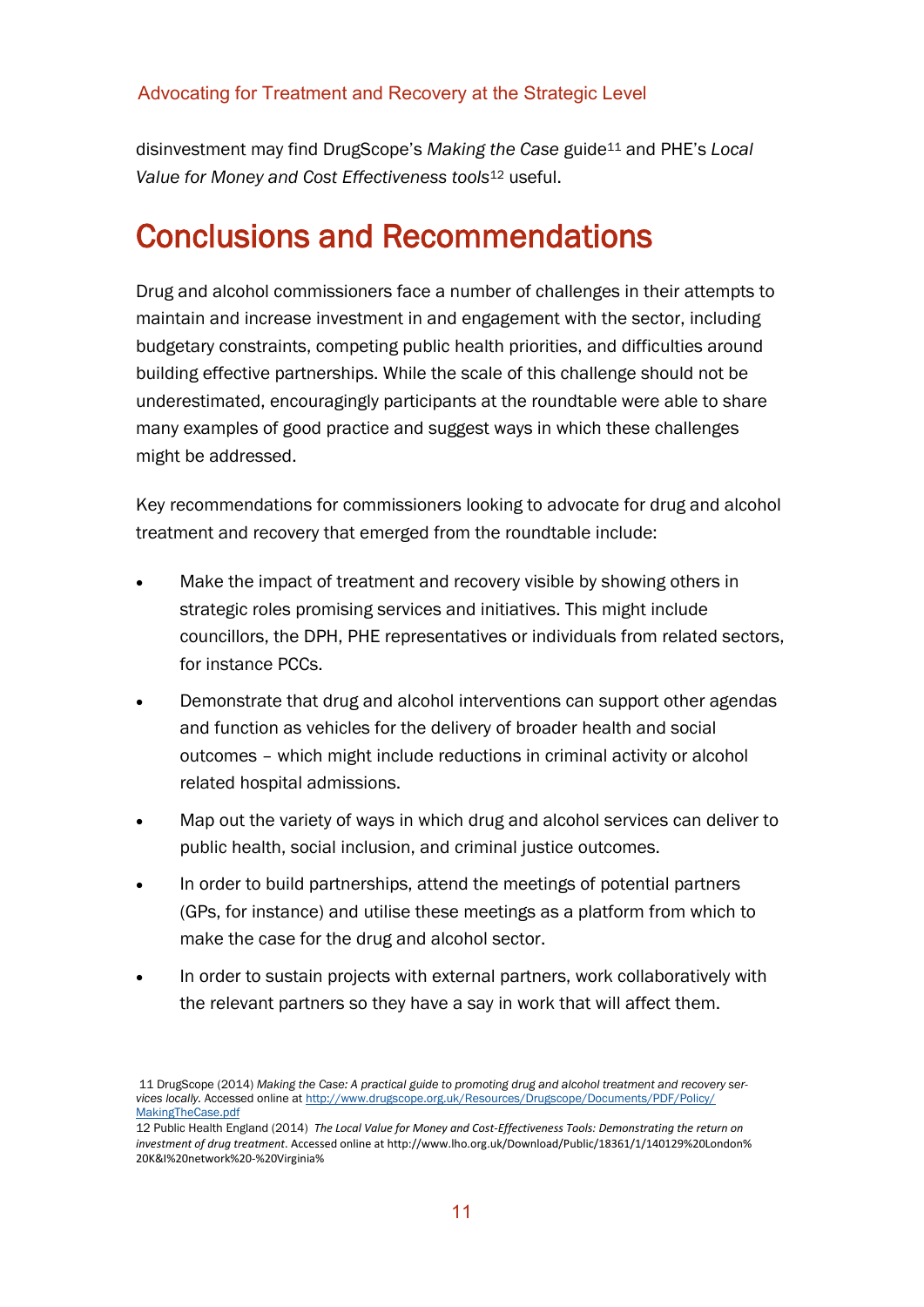Demonstrate the value for money that drug and alcohol treatment represents, potentially focusing on SROI, and consider mapping out the health, social, and economic consequences of disinvestment in substance misuse., as well as using the available cost benefit analysis and information and communications resources

## Resources:

Alcohol Concern, Centre for Mental Health, and DrugScope *Making recovery a reality in your community -* A briefing for commissioners of mental health, drug and alcohol services. http://www.centreformentalhealth.org.uk/pdfs/ recovery dual diagnosis paper 2013.pdf

DrugScope's *Making the Case* - A practical guide to promoting treatment and recovery [http://www.drugscope.org.uk/POLICY+TOPICS/](http://www.drugscope.org.uk/POLICY+TOPICS/Making+the+case+for+drug+and+alcohol+services) [Making+the+case+for+drug+and+alcohol+services](http://www.drugscope.org.uk/POLICY+TOPICS/Making+the+case+for+drug+and+alcohol+services)

PHE tools to help local areas develop JSNAs and joint health and wellbeing strategies and to communicate the benefit of investing in drugs and alcohol treatment locally<http://www.nta.nhs.uk/healthcare-JSNA.aspx>

PHE *Guide to social return on investment for alcohol and drug commissioners*  [http://www.nta.nhs.uk/uploads/a-guide-to-social-return-on-investment-for-alcohol](http://www.nta.nhs.uk/uploads/a-guide-to-social-return-on-investment-for-alcohol-and-drug-treatment-commissioners.pdf)[and-drug-treatment-commissioners.pdf](http://www.nta.nhs.uk/uploads/a-guide-to-social-return-on-investment-for-alcohol-and-drug-treatment-commissioners.pdf) 

PHE *The Local Value for Money and Cost-Effectiveness Tools: Demonstrating the return on investment of drug treatment*. http://www.lho.org.uk/Download/ Public/18361/1/140129%20London%20K&I%20network%20-%20Virginia% 20Musto%20-%20PHE%20drugs%20treatment%20value%20for%20money% 20tool.pdf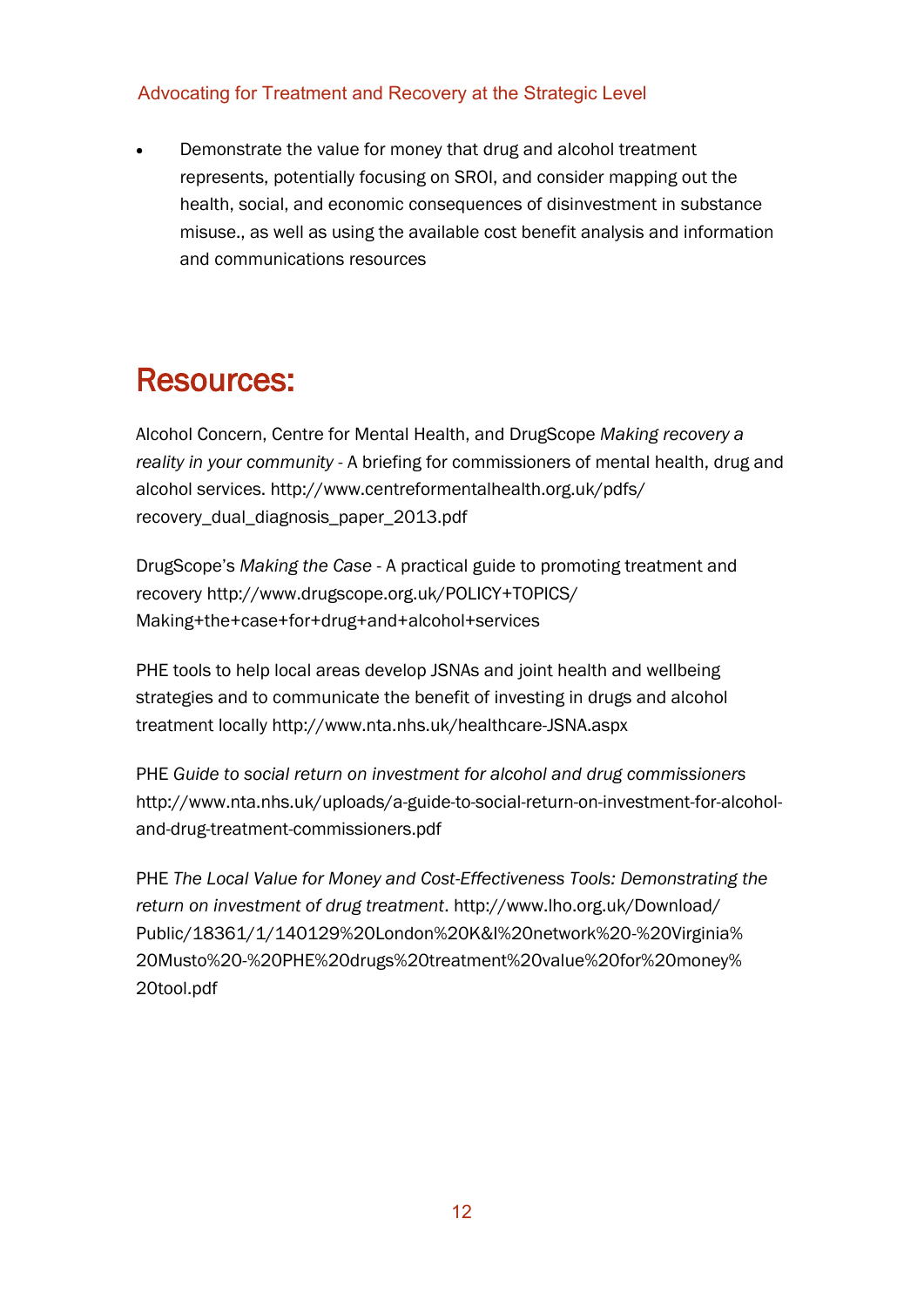# Appendix

The roundtable on advocating for recovery and treatment at a strategic level took place on Tuesday 10th March 2015 at The Guildhall, London, 2pm – 4.30pm. DrugScope would like to thank the Guildhall and the London Drug and Alcohol Policy Network for hosting the event, and the participants of the roundtable for their valuable contribution to this briefing.

### **Attendees**

Andrew Brown, DrugScope (Presentation) Julanta Carriere, Waltham Forest Anne Charlesworth, Rotherham Andy Collins, Doncaster Lauren Garland, DrugScope Nick Germain, Doncaster Rebecca Hayden, Sutton (Local overview) Elaine Hopwood, Dudley Paul Jessop, DrugScope Will Johnston, Warwickshire Chris Lee, Lancashire (Presentation) David MackIntosh, London Drug and Alcohol Policy Network (Chair) Steve O'Neill, Gloucestershire (Local overview) Michael Pierce, Merton (Local overview) Katherine Reid, West London Tri-Borough Dr Marcus Roberts, DrugScope Kathryn Scott, Hackney Carole Sharma, Federation of Drug and Alcohol Professionals Bhavna Taank, Telford and Wrekin Rosie Winyard, Worcestershire

James Yallop, Sutton